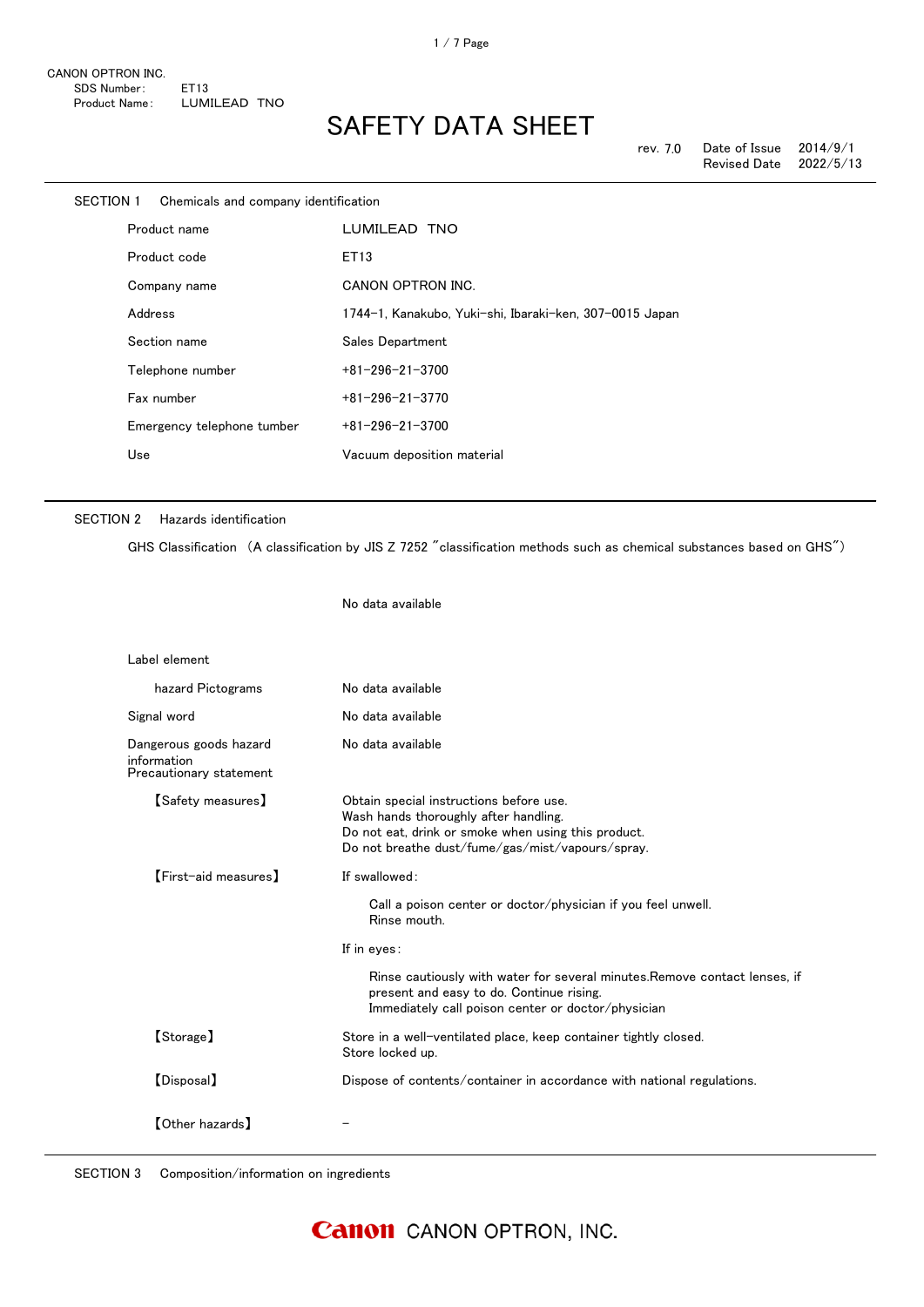|                  | Substance/Mixture                                              | Mixture                                                                                                                                                                                                             |                       |  |
|------------------|----------------------------------------------------------------|---------------------------------------------------------------------------------------------------------------------------------------------------------------------------------------------------------------------|-----------------------|--|
|                  | Chemical name                                                  | Titanium oxide                                                                                                                                                                                                      | Niobium oxide         |  |
|                  | Chemical formula                                               | Ti3O5                                                                                                                                                                                                               | <b>Nb2O5</b>          |  |
|                  | Concentration or concentration<br>range                        | Ti3O5: 74-97<br>Nb2O5: 3-26                                                                                                                                                                                         |                       |  |
|                  | CAS No.                                                        | $12065 - 65 - 5$                                                                                                                                                                                                    | $1313 - 96 - 8$       |  |
|                  | <b>TSCA Inventry</b>                                           | No data available                                                                                                                                                                                                   | Niobium oxide (Nb2O5) |  |
|                  | <b>EINECS</b> number                                           | No data available                                                                                                                                                                                                   | $215 - 13 - 6$        |  |
|                  | Radioactive information                                        | Radioactive substances are not used as the material. Therefore, there is no<br>reason that ionizing radiation would be generated.                                                                                   |                       |  |
| <b>SECTION 4</b> | First aid measures                                             |                                                                                                                                                                                                                     |                       |  |
|                  | Inhalation                                                     | Remove person to fresh air and keep comfortable for breathing.<br>Get medical advice/attention if you feel unwell.                                                                                                  |                       |  |
|                  | Skin contact                                                   | Take off immediately all contaminated clothing. Rinse affected areas with<br>water/shower.<br>IF ON SKIN: Wash with plenty of soap and water.<br>If skin irritation or rash occurs: : Get medical advice/attention. |                       |  |
|                  | Eye contact                                                    | Rinse cautiously with water for several minutes. Remove contact lenses, if<br>present and easy to do. Continue rising.<br>If eye irritation persists: Get medical advice/attention.                                 |                       |  |
|                  | Ingestion                                                      | Rinse mouth.<br>Get medical advice/attention.                                                                                                                                                                       |                       |  |
|                  | Most important symptoms and<br>effects, both acute and delayed | No data available                                                                                                                                                                                                   |                       |  |
|                  | Protection of first aiders                                     | Rescuers, wear suitable protective equipment as the situation demands.                                                                                                                                              |                       |  |
|                  | Special precautions for physicians                             | No data available                                                                                                                                                                                                   |                       |  |
| <b>SECTION 5</b> | Firefighting measures                                          |                                                                                                                                                                                                                     |                       |  |
|                  | Suitable extinguishing media                                   | This product itself is not flammable.                                                                                                                                                                               |                       |  |
|                  | Unsuitable extinguishing media                                 | No data available                                                                                                                                                                                                   |                       |  |
|                  | Specific hazards                                               | No data available                                                                                                                                                                                                   |                       |  |
|                  | Specific extinguishing methods                                 | In the case of a fire in the periphery, the portable container is quickly moved to a<br>safe place.                                                                                                                 |                       |  |
|                  | Special protective equipment for<br>firefighters               | Wear suitable protective equipment (gloves, glasses and a mask) in fire-fighting.                                                                                                                                   |                       |  |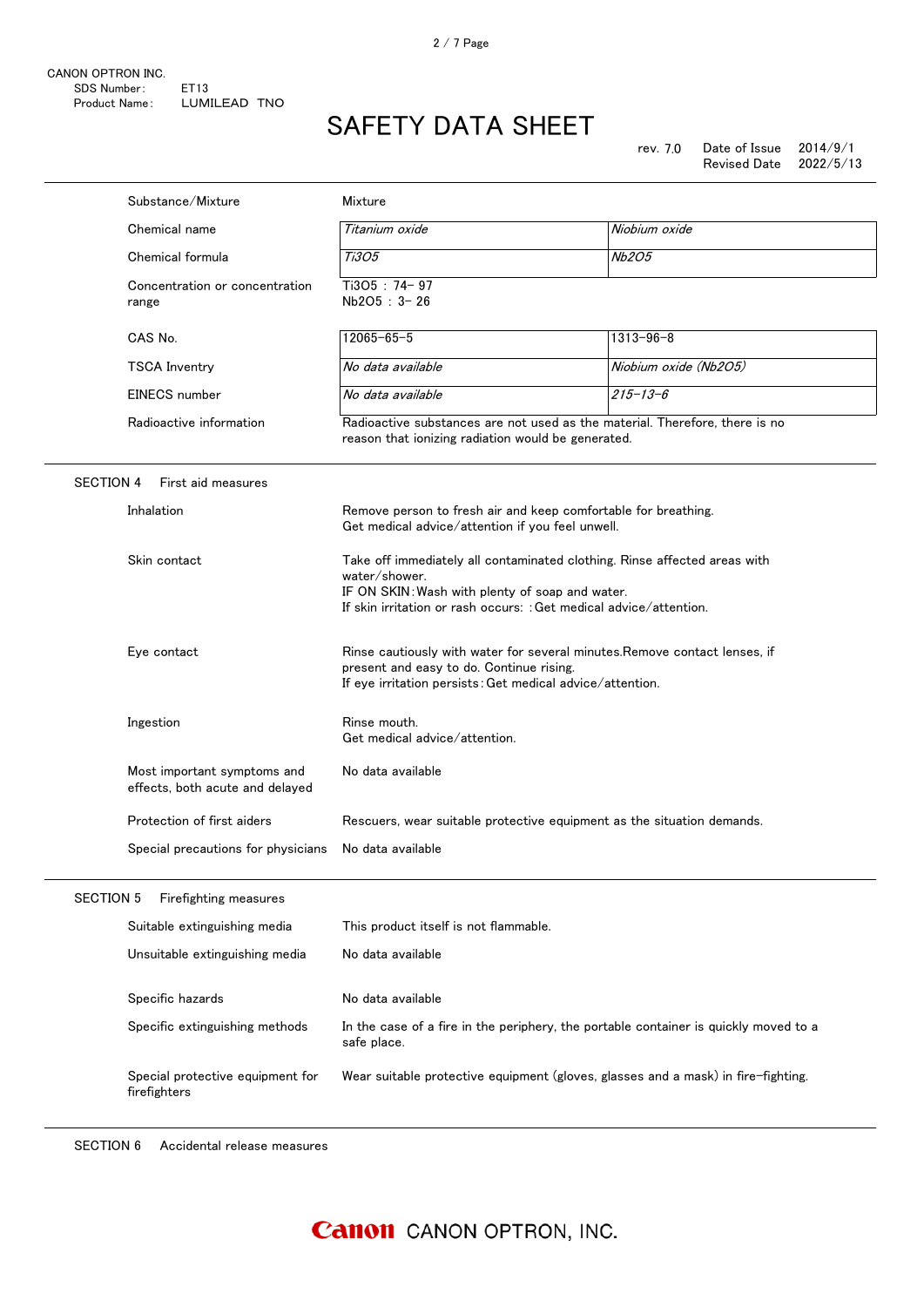| Personal precautions, protective<br>equipment, and emergency<br>procedures | Protection equipment (specified as those in which the properties of the product<br>are suitable) worn during operation so that airborne droplets, etc., do not adhere<br>to the skin and dusts and gases are not absorbed.<br>The leakage may not directly flow into rivers or sewage. |  |
|----------------------------------------------------------------------------|----------------------------------------------------------------------------------------------------------------------------------------------------------------------------------------------------------------------------------------------------------------------------------------|--|
| Environmental precautions                                                  |                                                                                                                                                                                                                                                                                        |  |
| Methods and material for<br>containment and cleaning up                    | The leaked material is scooped up, or swept up and gathered to be recovered in<br>a paper bag or a drum.<br>After recovery, a small amount of the residue is absorbed in sediment, sawdust,<br>etc.                                                                                    |  |
| Secondary disaster prevention<br>measures                                  | No data available                                                                                                                                                                                                                                                                      |  |
| <b>SECTION 7</b><br>Handling and storage                                   |                                                                                                                                                                                                                                                                                        |  |
| Precautions for safe handling                                              |                                                                                                                                                                                                                                                                                        |  |
| Technical measures                                                         | Take measures for equipment as described in "8. Exposure controls/personal<br>protection" and wear protective equipment.                                                                                                                                                               |  |
| Safety handling precautions                                                | Handling work must be practiced in a room where there is a local or total<br>ventilation facility.                                                                                                                                                                                     |  |
| Avoidance of contact                                                       | Refer to "10. Stability and reactivity."                                                                                                                                                                                                                                               |  |
| Hygiene measures                                                           | Wash hands thoroughly after handling.<br>Do not eat, drink or smoke when using this product.                                                                                                                                                                                           |  |
| Conditions for safe storage,<br>including any incompatibilities            |                                                                                                                                                                                                                                                                                        |  |
| Safe storage conditions                                                    | Store in a well-ventilated place. Keep container tightly closed.<br>Save strict prohibition of high temperature and high humidity. Do not store<br>together with oxidants and strong acids.                                                                                            |  |
| Safety packaging material                                                  | No data available                                                                                                                                                                                                                                                                      |  |

SECTION 8 Exposure controls/personal protection

|                                                                             | Ti3O5               | <i><b>Nb2O5</b></i>                                                      |  |
|-----------------------------------------------------------------------------|---------------------|--------------------------------------------------------------------------|--|
| Permissible concentration                                                   |                     |                                                                          |  |
| <b>ACGIH</b>                                                                | No data available   | No data available                                                        |  |
| Appropriate engineering controls                                            | possible.           | Use sealed devices, equipment, or a local exhaust ventilation as much as |  |
| Individual protection measures,<br>such as personal protective<br>equipment |                     |                                                                          |  |
| Respiratory protection                                                      | Dustproof mask      |                                                                          |  |
| Hand protection                                                             | Protective gloves   |                                                                          |  |
| Eye/face protection                                                         | Dust-proof glasses  |                                                                          |  |
| Skin protection                                                             | Protective clothing |                                                                          |  |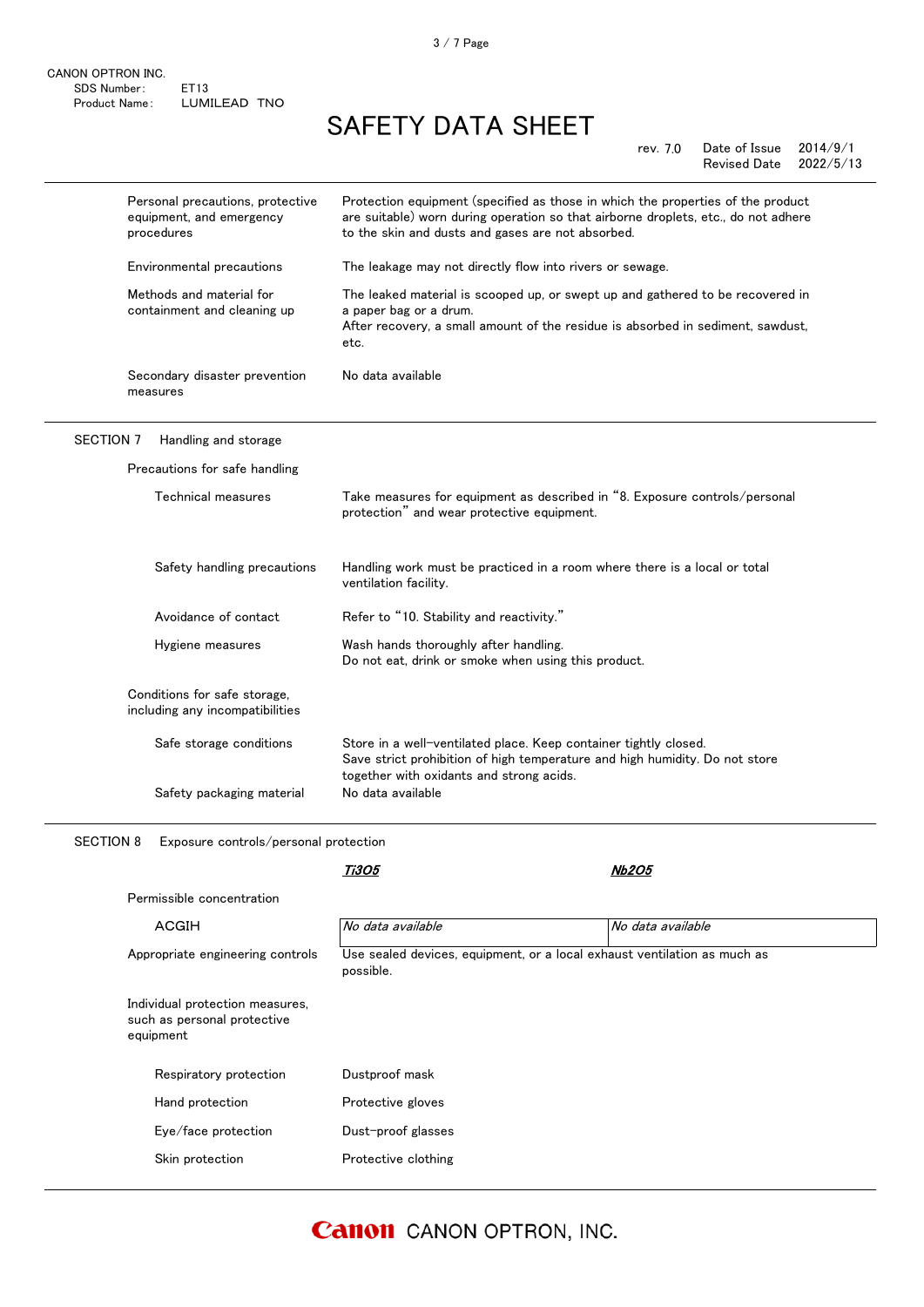| <b>SECTION 9</b> | Physical and chemical properties                            |                     |                   |
|------------------|-------------------------------------------------------------|---------------------|-------------------|
|                  | Appearance                                                  |                     |                   |
|                  | Physical state                                              | Solid               |                   |
|                  | Form                                                        | Granular            |                   |
|                  | Colour                                                      | <b>Black</b>        |                   |
|                  | Odour                                                       | None                |                   |
|                  |                                                             |                     |                   |
|                  |                                                             | <i><b>Ti3O5</b></i> | <b>Nb2O5</b>      |
|                  | Melting point/freezing point                                | About 1800 °C       | $1520^{\circ}C$   |
|                  | Boiling point or initial boiling point<br>and boiling range | No data available   | No data available |
|                  | Flammability                                                | No data available   | No data available |
|                  | Upper/lower flammability or<br>explosive limits             | No data available   | No data available |
|                  | Flash point                                                 | No data available   | No data available |
|                  | Auto-ignition temperature                                   | No data available   | No data available |
|                  | Decomposition temperature                                   | No data available   | No data available |
| pH               |                                                             | No data available   | No data available |
|                  | Kinematic viscosity                                         | No data available   | No data available |
|                  | Solubility                                                  |                     |                   |
|                  | Water                                                       | <b>Insoluble</b>    | <b>Insoluble</b>  |
|                  | Other solvents                                              | No data available   | No data available |
|                  | Partition coefficient: n-<br>octanol/water                  | No data available   | No data available |

Vapour pressure Density and/or relative density (Density)

| Relative vapor density   | No data available | No data available |
|--------------------------|-------------------|-------------------|
| Particle characteristics | No data available | No data available |
| Other information        | No data available | No data available |

| Other solvents                             | No data available | No data available |  |
|--------------------------------------------|-------------------|-------------------|--|
| Partition coefficient: n-<br>octanol/water | No data available | No data available |  |
| Vapour pressure                            | No data available | No data available |  |
| Density and/or relative density            | About 4.0         | 4.6               |  |
| (Density)                                  |                   |                   |  |
| Relative vapor density                     | No data available | No data available |  |
| Particle characteristics                   | No data available | No data available |  |
|                                            |                   |                   |  |

SECTION 10 Stability and reactivity

Chemical stability

Reactivity

| Ti3O5                                                                                                                                           | <i><b>Nb2O5</b></i>                                        |
|-------------------------------------------------------------------------------------------------------------------------------------------------|------------------------------------------------------------|
| No data available                                                                                                                               | No data available                                          |
| It is stable in storage conditions and normal<br>handling.<br>It is TiO2 by reacting with oxygen and<br>heated to 300 $^{\circ}$ C than in air. | It is stable in storage conditions and normal<br>handling. |

### **Canon** CANON OPTRON, INC.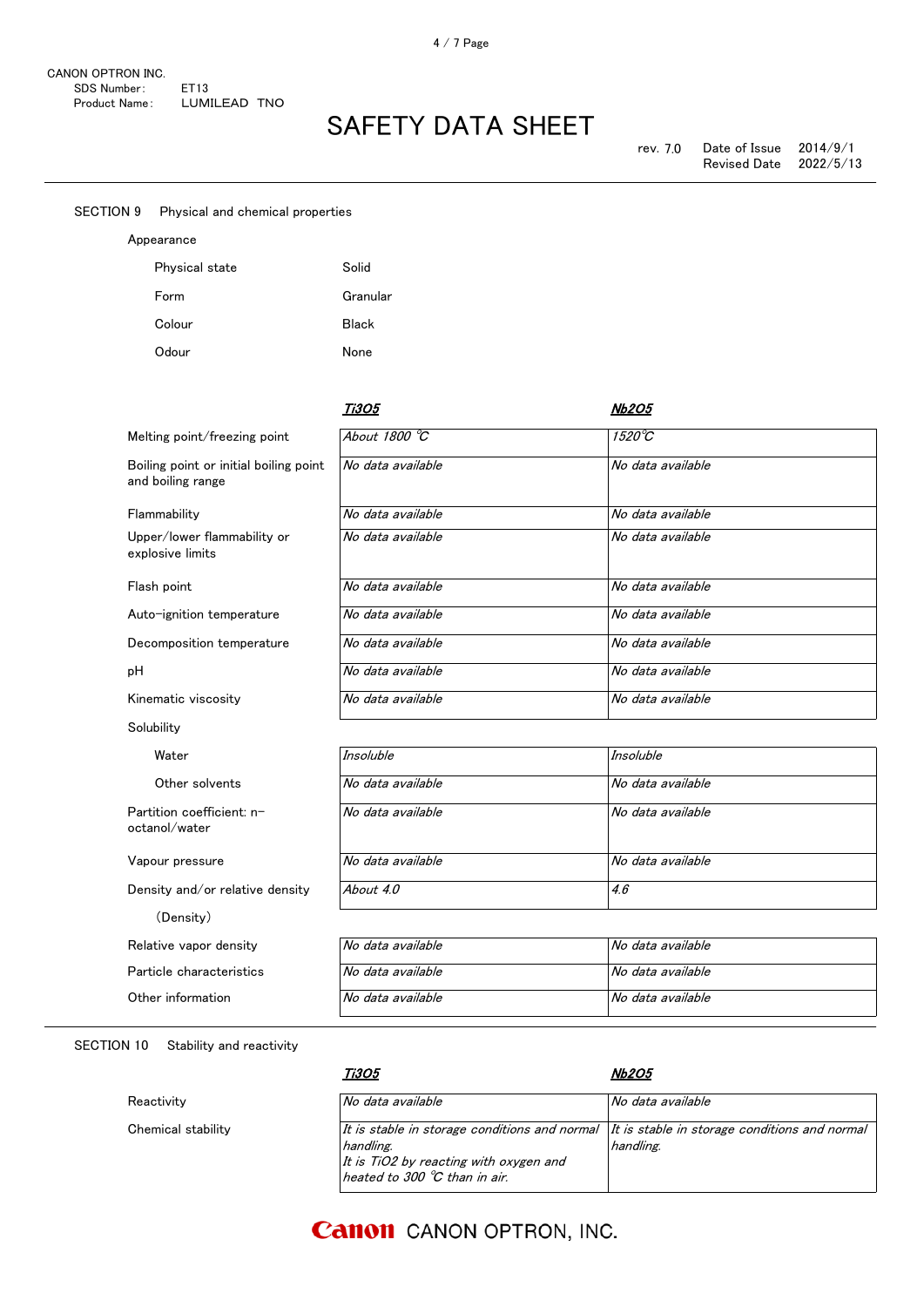#### rev. 7.0 Date of Issue 2014/9/1<br>Revised Date 2022/5/13 Revised Date

| Possibility of hazardous reactions                        | Do not react in the storage conditions and<br>normal handling. | It is soluble in water when dissolved with<br>alkali hydroxide or alkali carbonate, but<br>hydrolyzes to produce niobic acid<br>precipitation. |
|-----------------------------------------------------------|----------------------------------------------------------------|------------------------------------------------------------------------------------------------------------------------------------------------|
| Conditions to avoid                                       | No data available                                              | No data available                                                                                                                              |
| Incompatible materials                                    | No data available                                              | No data available                                                                                                                              |
| Hazardous decomposition products <i>No data available</i> |                                                                | No data available                                                                                                                              |

#### SECTION 11 Toxicological information

### Ti3O5 Nb2O5 Acute toxicity(oral)  $\sqrt{N}$  *No data available*  $\sqrt{OraI - Rat}$  *LD:>* 10g/kg Intraperitoneal - rat LD:> 10g/kg, Oral - Mouse LD50:> 4g/kg Intraperitoneal - mouse  $LD$ :>  $10g/kg$ Acute toxicity(dermal)  $\overline{N}$  No data available  $\overline{N}$  No data available Acute toxicity (Inhalation: Gases)  $\boxed{No\ data\ available}$  If inhaled, to stimulate the respiratory system and mucous membranes. Acute toxicity (Inhalation: Vapours) No data available **No data** available Acute toxicity (Inhalation: Dusts and mists) No data available No data available Skin corrosion/irritation  $\bigvee$  No data available  $\bigvee$  No data available Serious eye damage/irritation Mo data available No data available Respiratory or skin sensitization No data available No data available No data available Germ cell mutagenicity **No data available** No data available No data available Carcinogenicity  $\bigwedge$  No data available  $\bigwedge$  No data available Reproductive toxicity  $\begin{array}{ccc} \vert \textit{No data available} \end{array}$  No data available Specific target organ toxicity(single exposure) No data available No data available Specific target organ toxicity(repeated exposure) No data available **No data available** No data available Aspiration hazard **No data available** No data available No data available Other information No data available

#### SECTION 12 Ecological information

Ti3O5

Nb2O5

#### **Toxicity**

Hazardous to environment S term(acute)

| the aquatic | No data available | No data available |
|-------------|-------------------|-------------------|
| ihort−      |                   |                   |
|             |                   |                   |
|             |                   |                   |

### **Canon** CANON OPTRON, INC.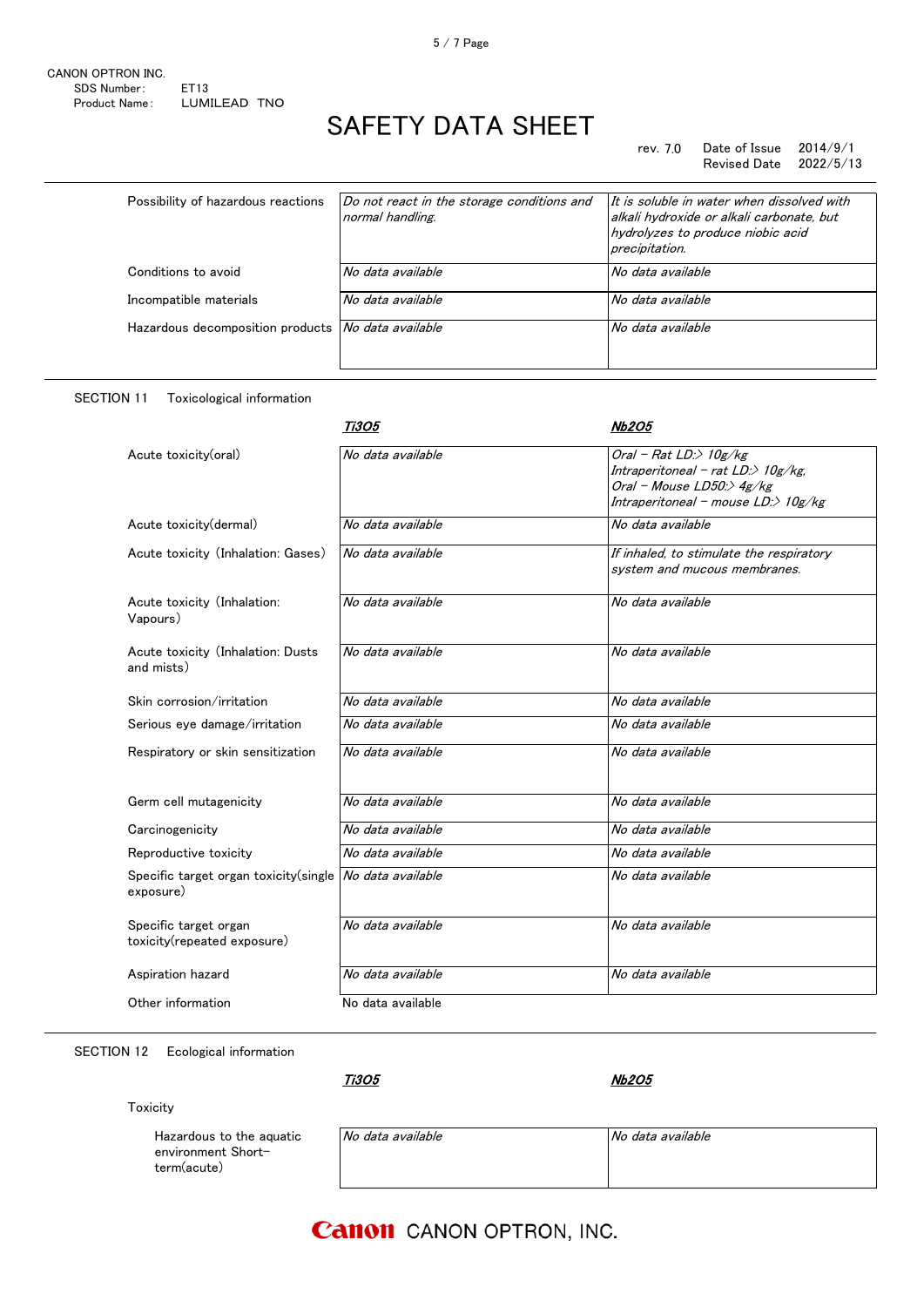| CANON OPTRON INC. |              |  |
|-------------------|--------------|--|
| SDS Number:       | FT13         |  |
| Product Name:     | LUMILEAD TNO |  |

rev. 7.0 Date of Issue 2014/9/1 Revised Date 2022/5/13

| Hazardous to the aquatic<br>environment Long-<br>term(chronic) | No data available                                                                                                                                                                                                             | No data available |
|----------------------------------------------------------------|-------------------------------------------------------------------------------------------------------------------------------------------------------------------------------------------------------------------------------|-------------------|
| Persistence and degradablility                                 | No data available                                                                                                                                                                                                             | No data available |
| Bioaccumulative potential                                      | No data available                                                                                                                                                                                                             | No data available |
| Mobility in soil                                               | No data available                                                                                                                                                                                                             | No data available |
| Hazard to the ozone layer                                      | No data available                                                                                                                                                                                                             | No data available |
| Other adverse effects                                          | No data available                                                                                                                                                                                                             | No data available |
| <b>SECTION 13</b><br>Disposal considerations                   |                                                                                                                                                                                                                               |                   |
| Waste treatment methods                                        | Process is contracted to industrial waste disposers who received approval of a<br>prefectural governor.                                                                                                                       |                   |
| Contaminated container and<br>contaminated packaging           | The container is recycled after being cleaned, or is appropriately processed<br>according to the standards of related laws and regulations.<br>When disposing of empty containers, the contents should be completely removed. |                   |
|                                                                |                                                                                                                                                                                                                               |                   |
| <b>SECTION 14</b><br>Transport information                     |                                                                                                                                                                                                                               |                   |
|                                                                | <i><b>Ti3O5</b></i>                                                                                                                                                                                                           | <b>Nb2O5</b>      |
| International regulation                                       |                                                                                                                                                                                                                               |                   |
| UN number                                                      | Not applicable                                                                                                                                                                                                                | Not applicable    |
| UN proper shipping name                                        | Not applicable                                                                                                                                                                                                                | Not applicable    |
| UN classification                                              | Not applicable                                                                                                                                                                                                                | Not applicable    |
| Transport hazard class                                         | Not applicable                                                                                                                                                                                                                | Not applicable    |
| Packing group                                                  | Not applicable                                                                                                                                                                                                                | Not applicable    |
| Hazardous to the aquatic<br>environment                        | No data available                                                                                                                                                                                                             | No data available |
| Maritime transport in bulk<br>according to IMO instruments     | No data available                                                                                                                                                                                                             | No data available |
| Japanese lows and regulations                                  | No data available                                                                                                                                                                                                             | No data available |
| Special precautions for users                                  | No data available                                                                                                                                                                                                             | No data available |

SECTION 15 Regulatoly information(Japan)

|                                       | Ti3O5             | <b>Nb2O5</b>      |
|---------------------------------------|-------------------|-------------------|
| Occupational Safety and Health<br>Law | No data available | No data available |
| <b>PRTR Law</b>                       | No data available | No data available |